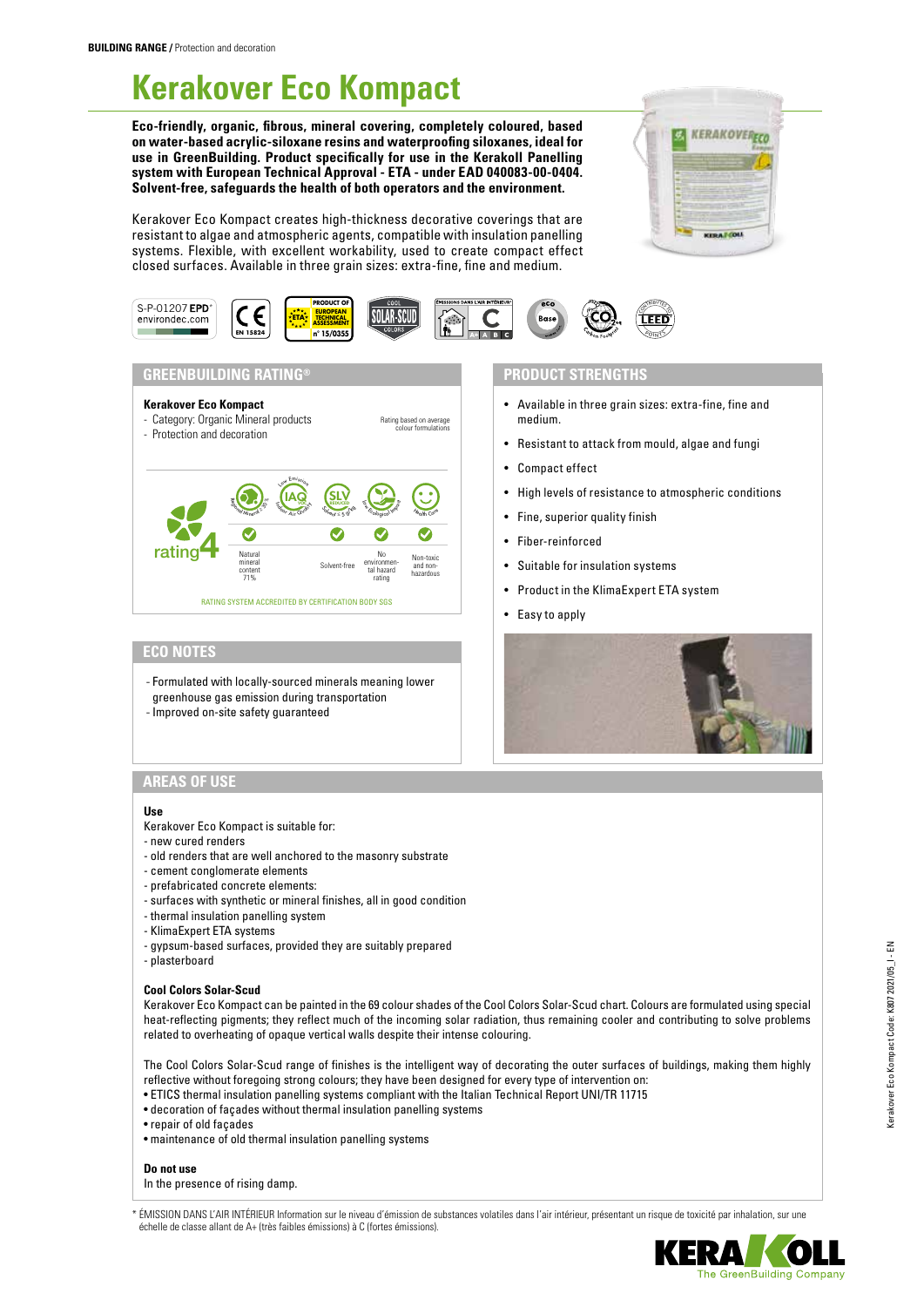# **INSTRUCTIONS FOR USE**

The instructions for use for applications in heat-insulating systems refer, where required, to the Italian Technical Report UNI / TR 11715 "Heat-insulating products for buildings - Design and installation of external heat-insulating systems (ETICS)".

#### **Preparation of substrates**

Clean the various types of substrate carefully using suitable equipment to remove all traces of dirt, dust or efflorescence. If necessary, apply the Kerakover Eco Acrilex Primer water-based primer on the surface to consolidate, even out absorption, and improve the adhesion of the next decorative cycle.

In Klimaexpert insulating panelling systems, use Kerakover Acrilex Fondo.

Kerakover Eco Acrilex Primer and Kerakover Acrilex Fondo base coat may be coloured by adding up to 20% of Kerakover Quarzite or Kerakover Eco Kompact Pittura to obtain a coloured base before application of Kerakover Eco Kompact.

If an additional consolidating effect is required, apply one or more coats of Kerakover Acrilex Consolidante solvent-based stabilizing agent. In this case samples should be done in advance to verify the level of consolidation and absorption achieved. Newly laid renders must be perfectly cured. New render patch layers must be left to cure, i.e. until the bonding agent has set.

Remove all sections of partially deteriorated synthetic or mineral-based paint coatings and coverings that are fragmenting or separating from the substrate.

In the presence of deposits of mould or biodeteriorating agents, repair first with the Kerakover Activ product.

For the treatment of substrates other than those mentioned and for additional information on the types of intervention to be carried out, we recommend to consult Kerakoll's Guide to decorating and preparing substrates.

#### **Preparation**

Kerakover Eco Kompact is ready-to-use. Always mix the product again before application, using a low-speed helical mixer. If the product is particularly tacky it is possible to add up to a maximum of 2% by weight of water to achieve optimum viscosity.

#### **Application**

Kerakover Eco Kompact must be applied using a steel float in one or more coats on supports that are completely dry or with a residual humidity of not more than 6%, and must be finished using a plastic float.

The product must be applied with a stainless-steel spreader or trowel and finished with a plastic spreader. Iron spreaders may release traces of metal; over time and in case of bad weather, they may show signs of oxidation on the façade, altering the aesthetic appearance of the decorated surfaces.

Conditions required for decorating are ambient and substrate temperatures between +5 °C and +30 °C and relative humidity lower than 80%.

The product must be applied after the render has been cured for approximately 4 - 5 weeks.

If application in several layers is necessary, wait for a minimum of 12 hours between subsequent layers, or make sure that the film has dried completely.

Do not apply when the substrate is directly exposed to sunlight.

Always restart application from a corner.

After application, external surfaces must be protected from rain and moisture for 48 hours.

In cases where different lots of coloured product are used, or when completing a job in which a tintometer has been used, it is advisable to mix the various quantities together so as to avoid slight differences in tone.

#### **Cleaning**

Residual traces of Kerakover Eco Kompact can be removed from tools using water before the product hardens.

# **SPECIAL NOTES**

The colours shown in the sample charts are indicative and not binding. We therefore recommend testing the product onsite to check the exact colour and coverage that will be obtained.

Clean and wash carefully the scaffolding boards, and eliminate any trace of surface dirt before applying the coloured covering. In case of wind or rain, dust, traces of ferrous metals or residues from the building site may be projected onto the still fresh decorated surface and stain it; stains can no longer be removed after the fine plaster has dried.

Arrange for appropriate protective coverings for scaffolding and always protect surfaces where the paint product will not be applied. When applying the paint product to large surfaces, the application must stop in the vicinity of joints or guttering.

In misty conditions and when the substrate presents a high degree of environmental moisture, yellowish/transparent, slightly shiny and sticky droplets could form after application of the product; they are caused by the water-soluble surfactants present in the product. This phenomenon can be eliminated by washing the walls or simply waiting for repeated rain. The characteristics of the film and the degree of protection are not altered by this phenomenon. Should a further application of the product be carried out, it will be necessary to thoroughly wash the walls, and apply a preventive coat of Kerakover Acrilex Fondo. This phenomenon does not occur in stable climatic conditions. High environmental humidity, condensation and the roughness of the substrate may encourage deposits of dust, spores and other nutrient sources and generate surface growth of micro-organisms that might modify the aesthetics of the finish.

For bright or intense shades, always evaluate their sensitivity to ultraviolet light, as indicated in the reference colour chart and in our GreenDesign software. This information is also provided in the documentation enclosed with the product samples, or in the documentation produced by the colour measurement department when sending the formulations requested.

Evaluate seasonal application conditions (different temperature and moisture conditions result in significant differences in paint drying and/or reaction times).

Subsequent supplies of product with the same colour code might show slight differences in shade. Always make sure you purchase a sufficient quantity to complete the work you are doing. When re-ordering the product, always indicate the batch code for the original supply.

Colours made with the special Cool Colors Solar-Scud pigments are available exclusively from the Kerakoll production site and can be ordered using the codes shown in the "Heat-reflecting finishes for external use" colour chart, referring to the dedicated price range.